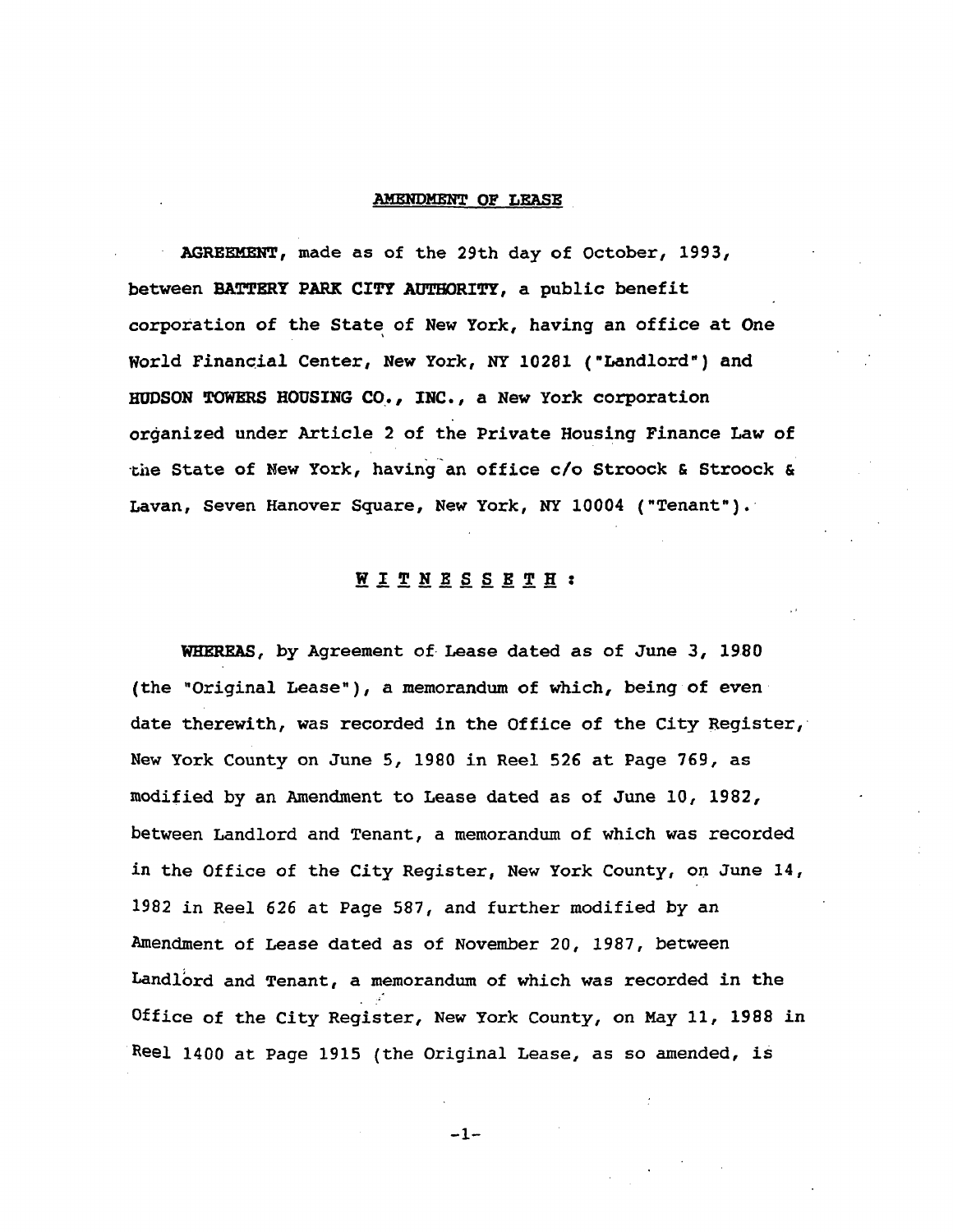**h**erei**n**a**ft**er, colle**c**ti**v**ely ref**e**rred t**o** as the **"Le**as**e**"**), L**a**n**dl**o**r**d** did demise and let to **T**enant and **T**enant **d**i**d** hire an**d** take from Land**l**ord the **r**ea**l** p**r**operty sit**u**at**e**, l**y**ing and being in the Borou**g**h of Manhattan, City, County and State of New York, as more parti**c**ul**a**rly describe**d** in "**E**xhibit A**"** hereto; and

W**HER**EAS, the parties **d**esire to further amend the Lease.

H**O**W, **TH**ER**EFORE**, for **g**ood and val**u**able **c**onside**r**atio**n**, the parties hereto hereby agree that the Lease is amended as **f**ollows:

i. "Art**i**cle i (Land Rent-Other Rent) of the **L**ease is hereby amended by adding the following Section 1.7 thereto:

**"**Section 1.7.A\_ **T**enant, for each Lease Year or por**t**ion thereof commencing Decem**b**er I, 1993 and ending on June 30, 2040 or, if Tenant **s**hall have exercised its righ**t** to renew the initial term of this Lease pursuant to Section 17.1, then ending on the expiration date of each Renewal Term, to wit: J**u**ne 30, 2045, June 30, 2050 or June 17, 2069, as the case may be (each such date being hereinbelow **r**efer**r**ed to as a **"**Renewa**l T**erm Expiration Date**"**), shall pay to Landlord an annual stipulated s**u**m, as a supplemental contribution by Tenant which shall be payable in addition to Tenant's Civic Facilities Payment (and without regard to any matter pertaining to the \_alc**u**lation or payment thereof), as required pursuant to Section [.6 of **t**his Lease **(s**uch addi**t**ional annual stip**u**lated s**um** being

 $-2-$ 

/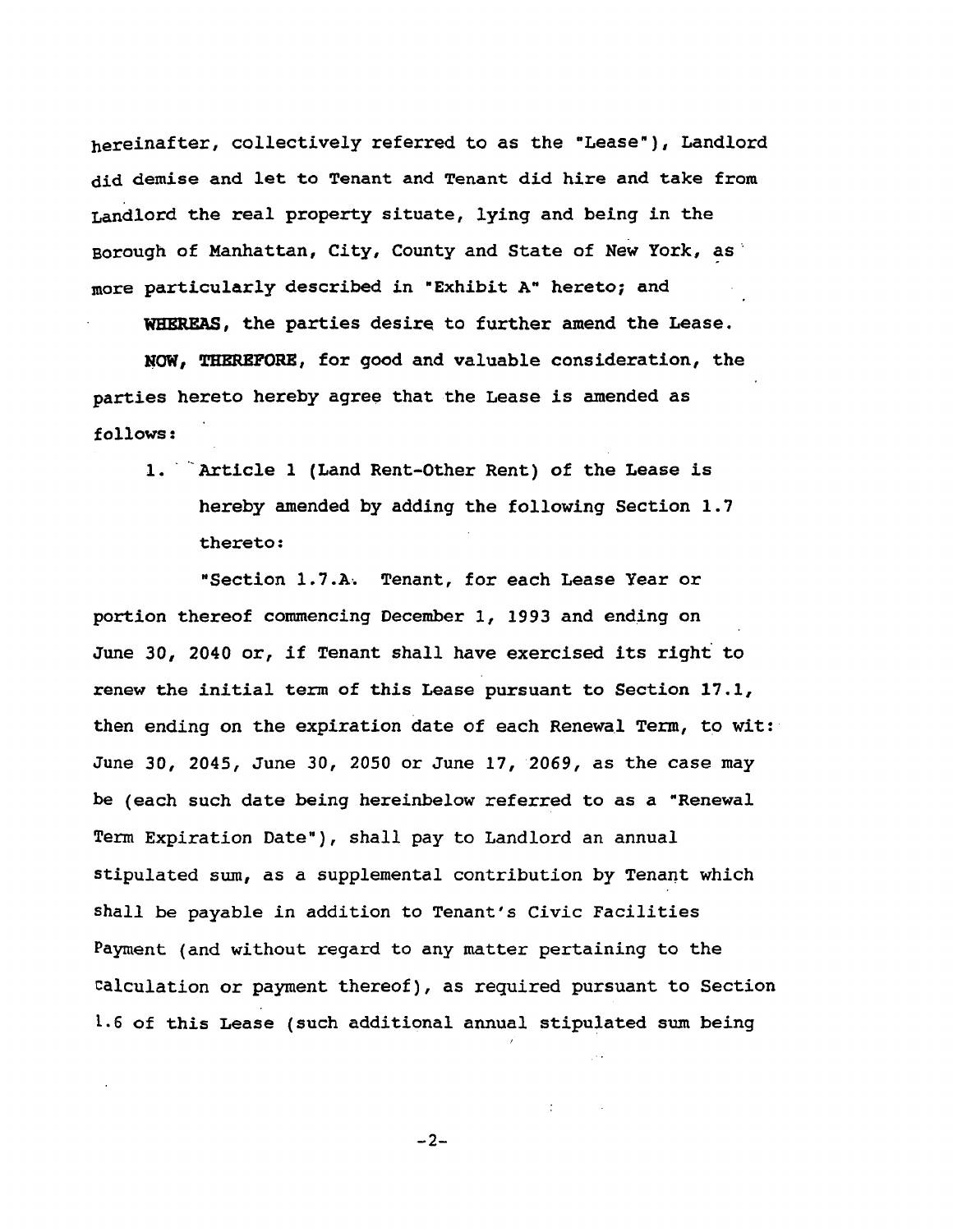hereinafter referred to as the "Special Civic Facilities Payment"), as follows:

> (i) For each calendar month of the balance of the current Payment Year, i.e., December 1, 1993 to June 30, 1994, the sum of \$25,000, payable monthly in advance, and Landlord hereby acknowledges receipt of the first monthly payment of the Special Civic Facilities Payment due hereunder which is allocated to December, 1993;

> (ii) For each succeeding Payment Year commencing July 1, 1994 through and including the Payment Year ending June 30, 2009, a Special Civic Facilities Payment equal to \$300,000 per annum, payable prorata in equal monthly installments in advance;

(iii) For the Payment Year commencing July 1, 2009 and for each succeeding Payment Year thereafter until June 30, 2040 or the Renewal Term Expiration Date, as the case may be, a Special Civic Facilities Payment of \$350,000 per annum, payable prorata in equal monthly installments in advance.

Notwithstanding Tenant's agreement and **B.** obligation to pay the Special Civic Facilities Payment, Landlord acknowledges that:

The obligation to construct Landlord's Civic  $(i)$ Facilities and Landlord's Maintenance Obligations are

 $-3-$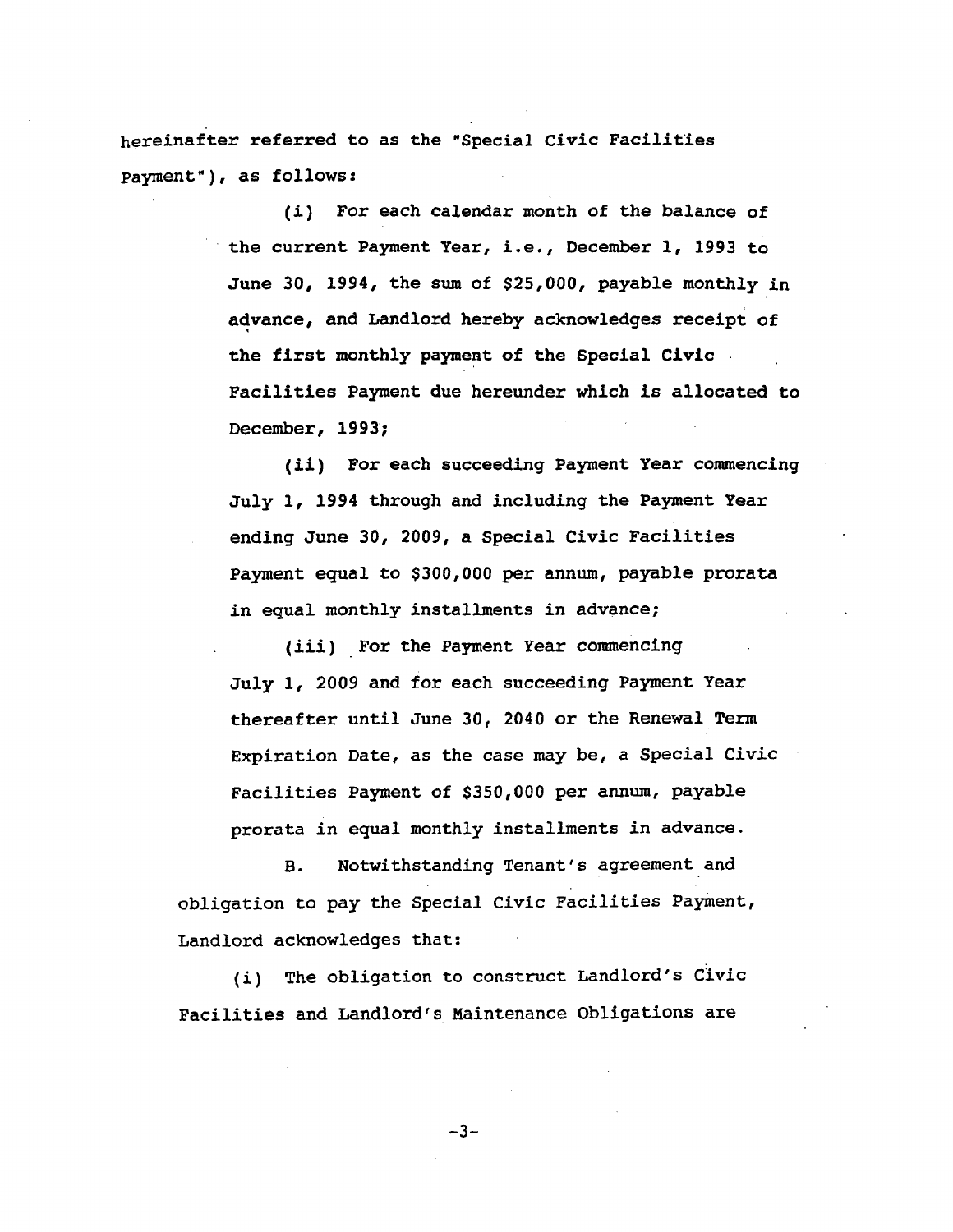s**o**lely **L**a**n**dl**or**d**'**s a**nd T**ena**nt** assu**m**es **n**o **ob**l**ig**a**ti**o**n** i**n** c**onnection therewith; and**

**(ii) Tenant** a**ssumes no ob**l**ig**a**ti**o**n in connection with** a**ny improve**me**nts** d**esigna**t**ed** a**s** "**Ten**a**n**t**'s Civic Facilities" und**e**r** a**ny** o**ther le**a**se.**

**C. N**o**twithst**a**nding** a**ny** o**ther pr**o**vision** o**f this** l **Le**as**e, Tenan**t ac**kn**o**wl**e**dges** a**nd** a**gr**e**es th**a**t** t**he Pr**o**ceeds** o**f Ten**a**nt**'**s Spe**c**ial Civic Faciliti**e**s P**a**yment m**a**y b**e **utilized** a**nd applied by Land**l**ord in any manner and f**o**r any purp**o**se** a**s det**e**rmined by L**an**dlord, in its sole di**s**creti**o**n.**

**D. N**o**twithst**a**nding** a**ny pr**o**visi**o**n of** t**hi**s **Le**a**s**e t**o the c**o**ntrary and n**o**twiths**t**anding that Tenant's Special Civic Facilities Payment is deemed** a**dditi**o**n**a**l rentand n**o**t** Land Rent, Landlord agrees that, for the purpose of **determining** a **ne**w **Land Rent which may be p**a**y**a**b**l**e by Tenant pursuant** t**o the te**rm**s** o**f Section** 1**.4** o**f this Lease, Tenant** s**h**all **be deemed** t**o have paid i**t**s annual Speci**al **Civic Facilitie**s **P**aym**ent** a**s** a **component of Land Rent and be given appropriate credit** t**herefor.**

**2.** S**ection 2.**1**(f) o**f t**he Lease is hereby amended and** restated**,** as **so** amen**d**e**d, i**n its ent**ir**e**ty** t**o** read as follows:

**"**Section 2.1.

"(f) **"H**UD Mortgage" for the purposes of all Sections of this Lease, other than Sections 10.1, 10.4 and 22.5 for the purpose set forth in the last sentence of this paragraph, means collectively and

 $-4-$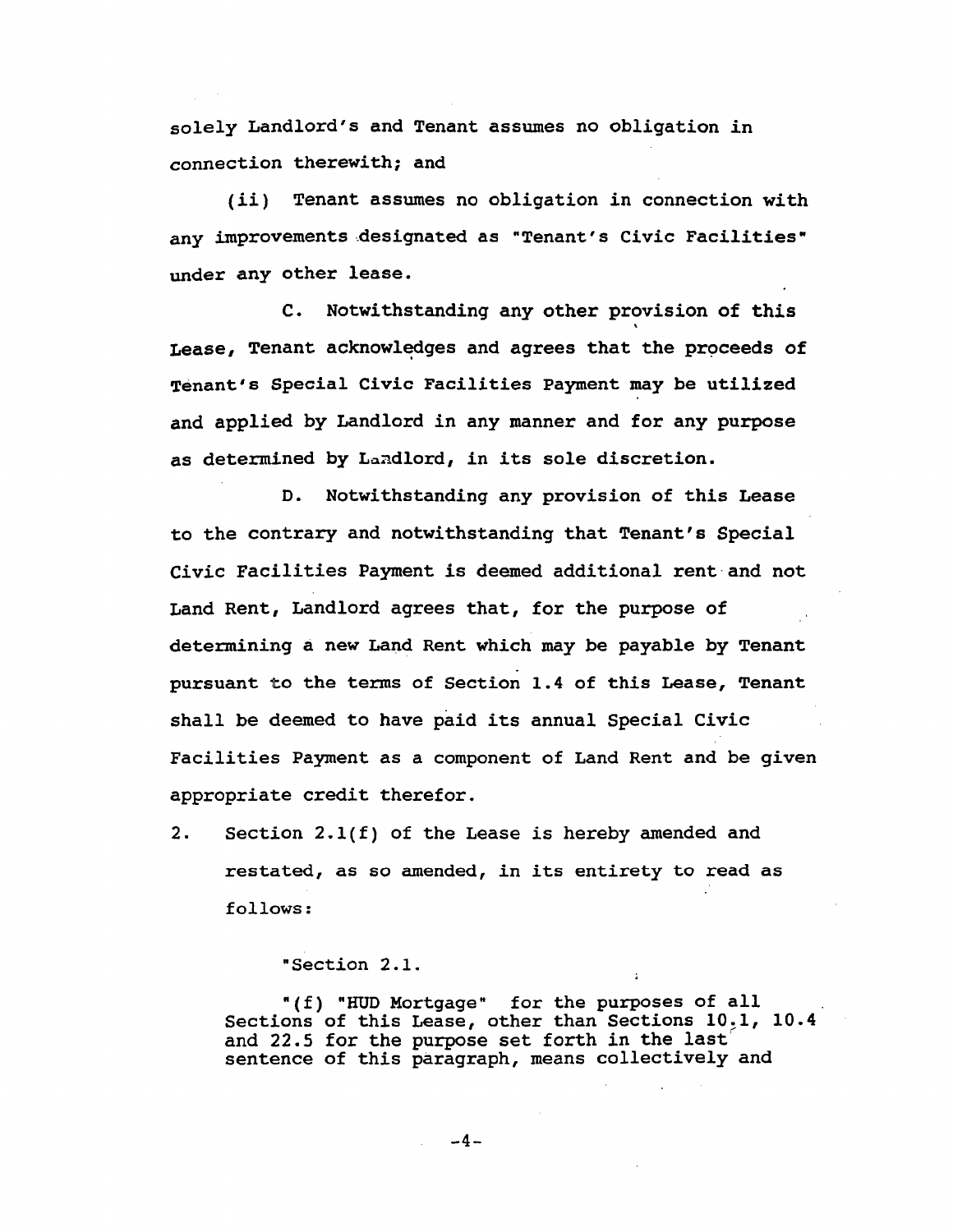individually those three (3) loans in the respective original amounts of \$7,957,400, \$11,170,300, and \$87,374,700, insured by the United States Department of Housing and Urban Development ("HUD") and secured by three (3) mortgages on this Lease and the leasehold estate hereby created, which mortgages mature on June 1, 2023, and any other loan secured by a mortgage on this Lease and the leasehold estate hereby created which is insured by the United States Department of Housing and Urban Development and initially delivered to Landlord, as Mortgagee thereunder. "HUD Mortgage" for the purpose of determining the Final Endorsement Date as utilized or required in Sections 1.1.B, 10.1, 10.4 and 22.5 shall mean that loan in the original amount of \$87,374,700 which was insured by HUD and which had been made the subject of Final Endorsement on August 7, 1984."

- Section 14.2 of the Lease is hereby amended as 3. follows:
	- The period (".") at the end of the first full  $(a)$ sentence thereof is hereby changed to a semicolon  $(\cdot;\cdot)$  ;
	- The following text is hereby added to said first  $(b)$ sentence:

"; and provided, further, that for so long as Landlord shall be Battery Park City Authority, no loan secured by a mortgage on this lease and the leasehold estate hereby created shall be funded from the proceeds of tax-exempt bonds or other tax-exempt indebtedness issued other than by Battery Park City Authority."

The third and fourth sentences of Section 20.1 of the 4.

Lease regarding the sending of notices, are hereby

deleted and the following shall be substituted in

their places:

"A copy of any notice given or made hereunder to Tenant shall also be given or made in the manner herein specified to Richard S. Lefrak, Esq. 97-77 Queens Boulevard, Rego Park, New York 11374, and to Richard S. Lane, Esq., c/o The Olnick Organization, 600 Madison Avenue, New York, New York 10022, and a further copy of any such notice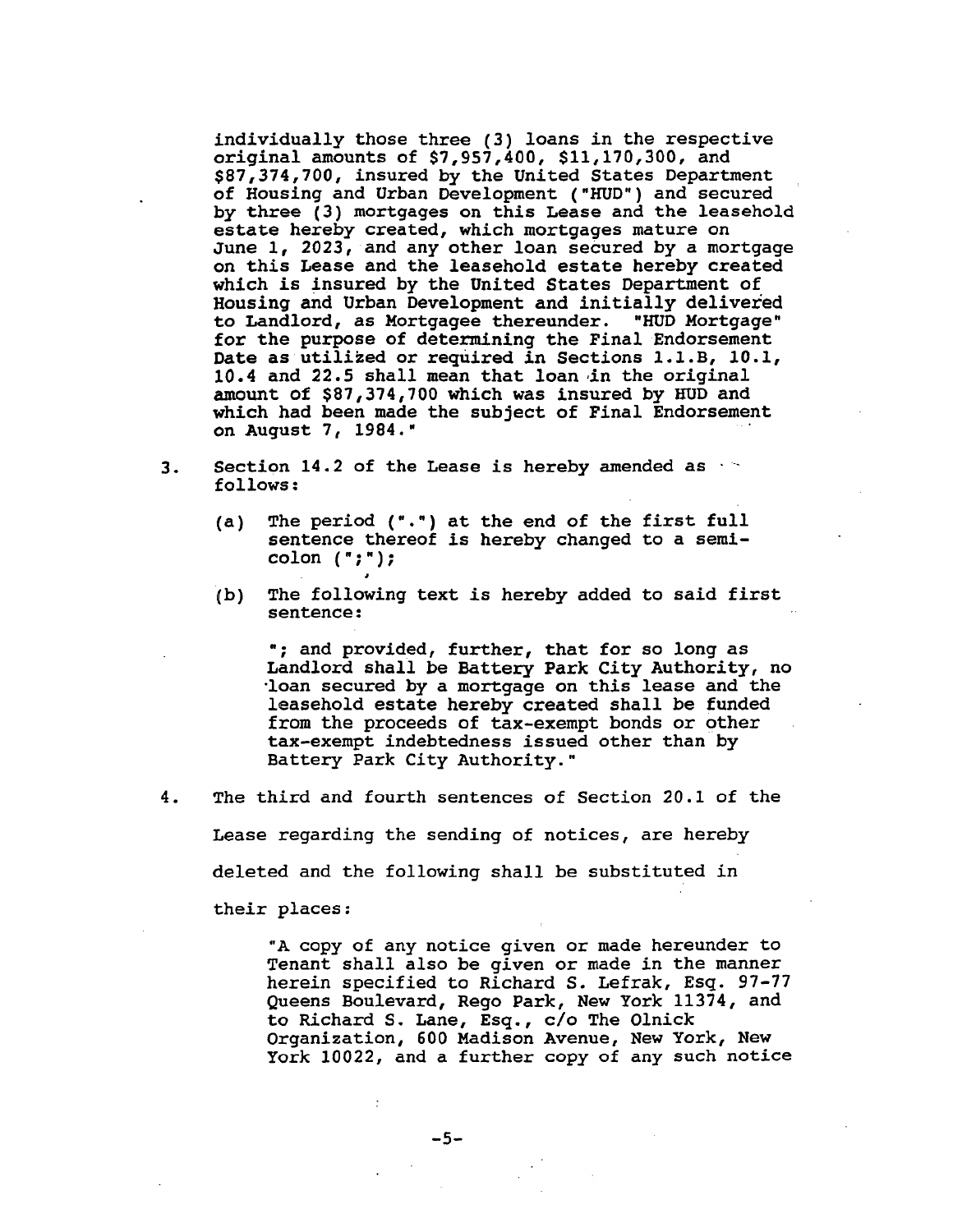**sha**ll **a**lso **be given** o**r** m**ad**e **in the manner herein spe**c**ified** to **Stro**oc**k &** S**tr**o**ock & L**a**v**a**n,** 7 **Hanover Square, Ne**w **Y**o**rk, Ne**w **Y**o**rk** 10**004, Attent**i**on**= **Stanley B. Blumberg,** E**sq. A copy** o**f any n**o**tice giv**e**n** o**r m**a**d**e h**er**e**under** t**o L**an**dlord** s**h**a**ll also be give**n **or made in the manner hereinspecified to General Counsel**, **Ba**t**tery Park City Auth**o**rity,** ' **1 World F**ina**nci**a**l C**e**nt**e**r, N**e**w York, N.Y. 1**0**28**1**.**

- **5. Landl**o**rd hereby acknowledges** t**hat T**e**nant h**a**s heret**o**f**o**re paid to Landlord in ac**c**ordance with the pr**o**v**is**ion**s **of the Lease**, a**nd Land**lo**rd h**as **duly r**ec**eiv**e**d**: **(**i**)** a**dditi**o**n**al **rent p**a**ym**e**nts tot**all**ing \$2,0**00**,**0**00.00, which were payable pursuant to Secti**o**n**. 1**.**1**.B of the Lease, (i**i**) the annual instal**l**ments of Existing I**m**pr**o**v**eme**n**ts **Co**s**t, tot**al**ling** \$**4,25**0**,**0**00, whi**c**h w**e**re pa**ya**ble pursu**a**nt t**o **S**e**ction 22.5(**a**) (b) (c) and (d)** o**f th**e **Le**a**s**e**, and (i**i**i)** t**h**e **first** n**in**e **(9)** ann**u**a**l** i**ns**ta**ll**m**en**t**s o**f **Exi**st**ing I**m**pr**o**ve**m**en**ts **C**ost**,** eac**h in th**e a**moun**t o**f \$**1**26,3**11**.**9**4, i**nc**lu**s**iv**e **of in**t**erest which accrued thereon, payable pursuant t**o **Section 22.5(**e**)** o**f the L**e**ase. T**e**nant a**ck**now**le**dg**e**s,** a**nd Landlord** c**onfirm**s**,** t**ha**t **only the t**en**th (**1**0**t**h)** a**nd fina**l a**nnu**a**l inst**al**l**m**e**n**t of \$**1**26,3**11**.94, i**n**c**l**uding inter**e**st** a**ccru**e**d ther**e**on, remains pay**a**b**le **p**u**rsuant** t**o** Se**c**t**io**n 22.**5**(e**) o**f the **L**ease and that such payment is due on August 7, 1994.
- 6. As further amended by this Agreement, all of the ter**m**s, covenants and con**d**itions of the Lease are hereby ratified and confirmed and shall continue to be

-6**-**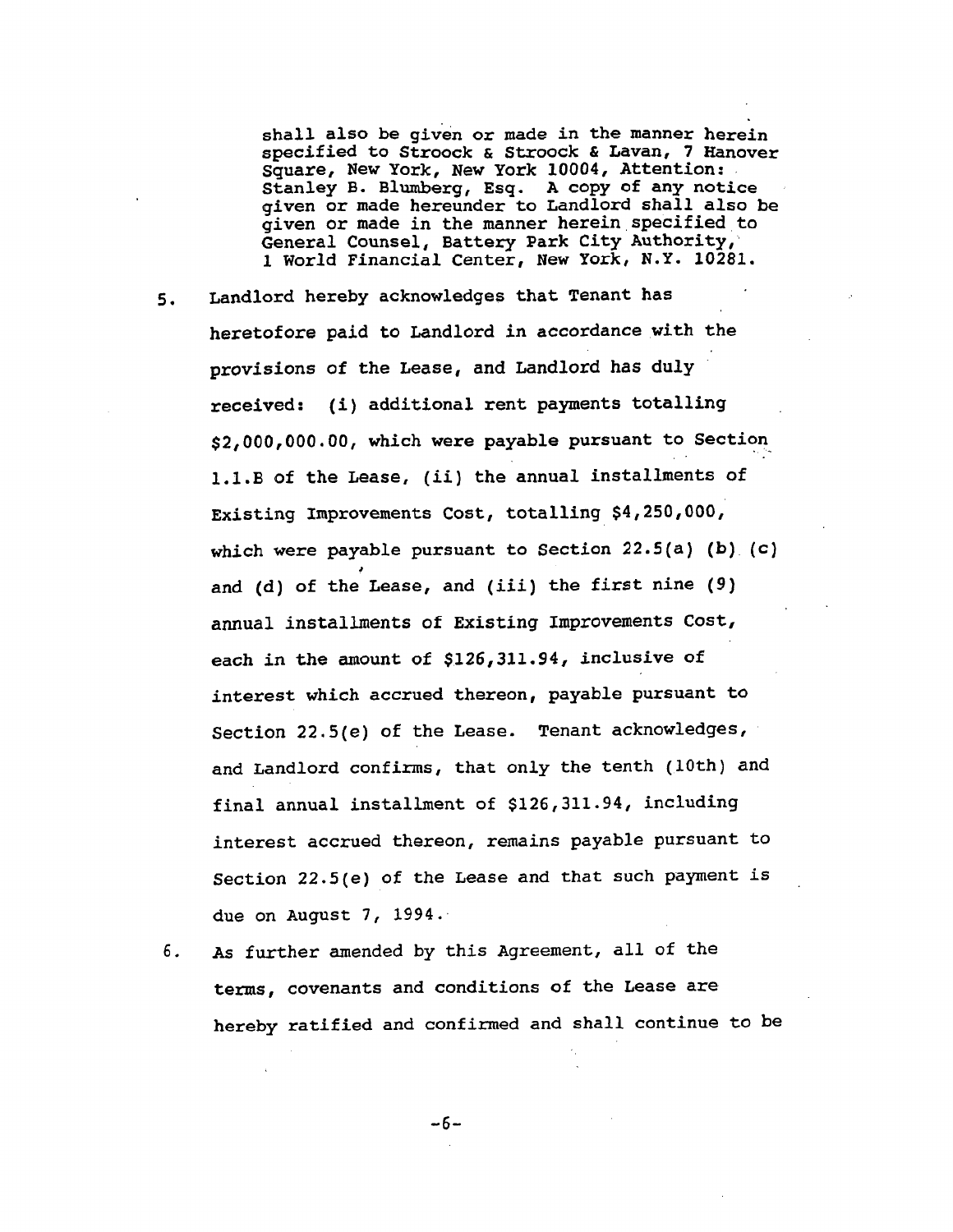a**nd r**em**a**i**n in full f**o**rce** a**nd effe**c**t** t**hrough**o**ut** t**he r**emainder **o**f t**h**e t**e**rm t**h**ere**o**f.

- 7. Landlord and Tenant acknowledge that they have executed and delivered a mem**o**randum **o**f this Amendment of Lease, dated as of the date hereof, and that either Landlord or Tenant may re**c**ord the same.
- 8. Landlord and Tenant each represents and **c**onfirms to the other that it has ta**k**e**n** all actions, held all proceedings and obtained all consents, req**u**ired by **st**atute or **c**ontra**c**t, to whi**c**h itls su**b**ject or **b**oun**d**, as the case may be, with respect to this Ame**n**dment of **L**ease and that it is f**u**lly a**u**thorized and empowered to exe**c**ute and delive**r** th**i**s Amendment of Lease and pe**r**form hereun**de**r.
- 9. **T**he terms, provisions and agreements **c**ontained herein shall **b**e **b**inding **u**pon and inure to the benefit of Landlord and **T**enant, their respective s**u**ccessors and assigns. •

**IN** WI**T**NESS W**H**E**R**EOF, the parties hereto have caused this Agreement to be executed as of the day and year first written **a**bove.

**BA**T**TERY PA**R**K** C**ITY AUTHORIT**Y  $Bv:$ 

HUDSON TOWERS HOUSING CO., INC.

 $BY:$ (

-7-